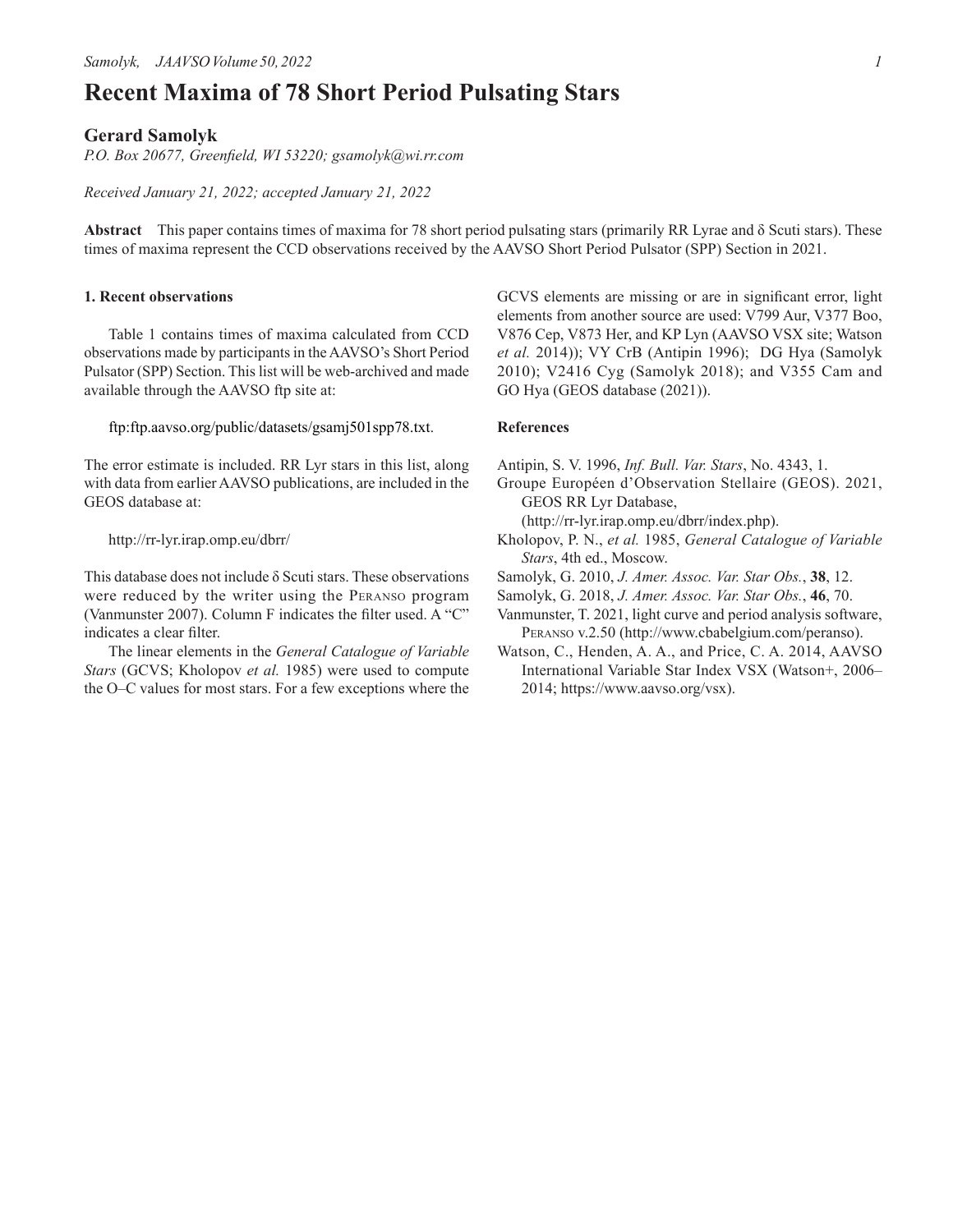Table 1. Recent times of maxima of stars in the AAVSO Short Period Pulsator program.

| Star             | JD (max)<br>Hel.<br>$2400000+$                   | Cycle          | $O-C$<br>$\left(\frac{day}{y}\right)$ | F | <i>Observer</i>                          | Error<br>$\langle day \rangle$ | Star                      | JD (max)<br>Hel.<br>$2400000+$         | Cycle          | $O-C$<br>$\left(\frac{day}{y}\right)$ | F | Observer                                 | Error<br>$\left(\frac{day}{y}\right)$ |
|------------------|--------------------------------------------------|----------------|---------------------------------------|---|------------------------------------------|--------------------------------|---------------------------|----------------------------------------|----------------|---------------------------------------|---|------------------------------------------|---------------------------------------|
|                  |                                                  |                |                                       |   |                                          |                                |                           |                                        |                |                                       |   |                                          |                                       |
| SW And           | 59213.3831                                       | 92885          | $-0.5355$ V                           |   | T. Arranz                                | 0.0009                         | RV Ari                    | 59528.6821 263198                      |                | $-0.0031$ V                           |   | G. Samolyk $0.0011$                      |                                       |
| SW And           | 59214.2671                                       | 92887<br>92903 | $-0.5360$ V                           |   | T. Arranz<br>T. Arranz                   | 0.0008                         | RV Ari<br>RV Ari          | 59528.7792 263199                      |                | $0.0008$ V                            |   | G. Samolyk 0.0009                        |                                       |
| SW And<br>SW And | 59221.3426<br>59229.3019                         | 92921          | $-0.5370$ V<br>$-0.5387$ V            |   | T. Arranz                                | 0.0007<br>0.0009               | RV Ari                    | 59540.5978 263326<br>59540.6943 263327 |                | $-0.0078$ V<br>$-0.0045$ V            |   | G. Samolyk $0.0004$<br>G. Samolyk 0.0009 |                                       |
| SW And           | 59233.2828                                       | 92930          | $-0.5383$ V                           |   | T. Arranz                                | 0.0008                         | RV Ari                    | 59540.7965 263328                      |                | $0.0046$ V                            |   | G. Samolyk 0.0011                        |                                       |
| SW And           | 59244.3371                                       | 92955          | $-0.5410$ V                           |   | T. Arranz                                | 0.0008                         | RV Ari                    | 59540.8796 263329                      |                | $-0.0054$ V                           |   | G. Samolyk 0.0005                        |                                       |
| SW And           | 59502.6198                                       | 93539          | $-0.5495$ V                           |   | G. Samolyk                               | 0.0008                         | RV Ari                    | 59546.6515 263391                      |                | $-0.0075$ V                           |   | G. Samolyk 0.0006                        |                                       |
| SW And           | 59503.5037                                       | 93541          | $-0.5502$ V                           |   | T. Arranz                                | 0.0007                         | RV Ari                    | 59546.7547 263392                      |                | $0.0026$ V                            |   | G. Samolyk $0.0011$                      |                                       |
| SW And           | 59512.3483                                       | 93561          | $-0.5512$ V                           |   | T. Arranz                                | 0.0006                         | TZ Aur                    | 59242.6410 100441                      |                | $0.0186$ V                            |   | G. Samolyk 0.0010                        |                                       |
| SW And           | 59527.3854                                       | 93595          | $-0.5516$ V                           |   | T. Arranz                                | 0.0007                         | TZ Aur                    | 59283.3741 100545                      |                | $0.0175$ V                            |   | T. Arranz                                | 0.0008                                |
| SW And           | 59531.3653                                       | 93604          | $-0.5522$ V                           |   | T. Arranz                                | 0.0007                         | TZ Aur                    | 59523.8624 101159                      |                | $0.0176$ V                            |   | G. Samolyk 0.0008                        |                                       |
| SW And           | 59566.3037                                       | 93683          | $-0.5539$ V                           |   | T. Arranz                                | 0.0007                         | <b>BH</b> Aur             | 59269.4021                             | 36216          | $0.0119$ V                            |   | T. Arranz                                | 0.0008                                |
| XX And           | 59462.6981                                       | 28191          | 0.2961 V                              |   | G. Samolyk 0.0014                        |                                | <b>BH</b> Aur             | 59293.5749                             | 36269          | $0.0119$ V                            |   | K. Menzies                               | 0.0011                                |
| AC And<br>AC And | 59441.6324<br>59443.7486                         | 15383<br>15386 | $0.4745$ V<br>$0.4570$ V              |   | G. Samolyk $0.0021$<br>G. Samolyk        | 0.0016                         | <b>BH</b> Aur<br>V799 Aur | 59518.8844<br>59244.2968               | 36763<br>66270 | $0.0131$ V<br>$0.0072 \quad V$        |   | G. Samolyk<br>T. Arranz                  | 0.0015<br>0.0005                      |
| AC And           | 59446.7504                                       | 15390          | $0.6138$ V                            |   | G. Samolyk $0.0018$                      |                                | V799 Aur                  | 59244.3712                             | 66271          | $0.0055$ V                            |   | T. Arranz                                | 0.0005                                |
| AC And           | 59510.4398                                       | 15480          | $0.2916$ V                            |   | T. Arranz                                | 0.0024                         | V799 Aur                  | 59273.3651                             | 66652          | $0.0062 \quad V$                      |   | T. Arranz                                | 0.0004                                |
| AC And           | 59528.3972                                       | 15505          | $0.4680$ V                            |   | T. Arranz                                | 0.0023                         | V799 Aur                  | 59273.4410                             | 66653          | $0.0060 \text{ V}$                    |   | T. Arranz                                | 0.0004                                |
| AC And           | 59553.3777                                       | 15540          | $0.5551$ V                            |   | T. Arranz                                | 0.0017                         | V799 Aur                  | 59273.5181                             | 66654          | $0.0070$ V                            |   | T. Arranz                                | 0.0005                                |
| AT And           | 59446.7692                                       | 27724          | $0.0042$ V                            |   | G. Samolyk                               | 0.0016                         | RS Boo                    | 59327.6616                             | 46529          | $-0.0329$ V                           |   | G. Samolyk                               | 0.0008                                |
| AT And           | 59503.5153                                       | 27816          | $-0.0059$ V                           |   | T. Arranz                                | 0.0016                         | RS Boo                    | 59347.6555                             | 46582          | $-0.0379$ V                           |   | G. Samolyk                               | 0.0009                                |
| AT And           | 59513.3853                                       | 27832          | $-0.0065$ V                           |   | T. Arranz                                | 0.0009                         | RS Boo                    | 59351.4326                             | 46592          | $-0.0342$ V                           |   | T. Arranz                                | 0.0009                                |
| DM And           | 59568.4120                                       | 37835          | $0.2132 \, V$                         |   | T. Arranz                                | 0.0007                         | RS Boo                    | 59360.4853                             | 46616          | $-0.0377$ V                           |   | T. Arranz                                | 0.0009                                |
| GM And           | 59468.8379                                       | 47863          | $0.0458$ V                            |   | K. Menzies                               | 0.0012                         | RS Boo                    | 59368.4103                             | 46637          | $-0.0368$ V                           |   | T. Arranz                                | 0.0008                                |
| SW Aqr           | 59459.6867                                       | 74814          | $0.0015$ V                            |   | G. Samolyk                               | 0.0007                         | RS Boo                    | 59371.4307                             | 46645<br>46706 | $-0.0351$ V                           |   | T. Arranz                                | 0.0008                                |
| SW Aqr<br>SW Aqr | 59479.4359<br>59514.3441                         | 74857<br>74933 | $0.0007$ V<br>$0.0018$ V              |   | T. Arranz<br>T. Arranz                   | 0.0008<br>0.0007               | RS Boo<br>ST Boo          | 59394.4435<br>59321.8223               | 64504          | $-0.0400$ V<br>$0.0978$ V             |   | T. Arranz<br>G. Samolyk                  | 0.0008<br>0.0019                      |
| TZ Aqr           | 59505.6250                                       | 38440          | $0.0161$ V                            |   | G. Samolyk $0.0018$                      |                                | ST Boo                    | 59340.4959                             | 64534          | $0.1027$ V                            |   | T. Arranz                                | 0.0009                                |
| YZ Aqr           | 59465.7277                                       | 43667          | $0.0884$ V                            |   | G. Samolyk $0.0018$                      |                                | ST Boo                    | 59355.4440                             | 64558          | 0.1158 V                              |   | T. Arranz                                | 0.0012                                |
| AA Aqr           | 59514.5928                                       | 63667          | $-0.1982$ V                           |   | G. Samolyk 0.0017                        |                                | ST Boo                    | 59360.4264                             | 64566          | $0.1199$ V                            |   | T. Arranz                                | 0.0010                                |
| AA Aqr           | 59549.2965                                       | 63724          | $-0.2012$ V                           |   | T. Arranz                                | 0.0005                         | ST Boo                    | 59373.4968                             | 64587          | $0.1222 \, V$                         |   | T. Arranz                                | 0.0008                                |
| <b>BO</b> Aqr    | 59521.6227                                       | 25792          | $0.2430 \, \text{V}$                  |   | G. Samolyk 0.0016                        |                                | ST Boo                    | 59393.4127                             | 64619          | 0.1248 V                              |   | T. Arranz                                | 0.0007                                |
| <b>BR</b> Aqr    | 59488.6838                                       | 45349          | $-0.2433$ V                           |   | G. Samolyk $0.0011$                      |                                | ST Boo                    | 59406.4809                             | 64640          | $0.1249$ V                            |   | T. Arranz                                | 0.0009                                |
| CY Agr           | 59465.6402 412154                                |                | $0.0177$ V                            |   | G. Samolyk 0.0004                        |                                | SW Boo                    | 59238.9138                             | 32457          | $0.5723$ V                            |   | K. Menzies                               | 0.0009                                |
| CY Aqr           | 59465.7007 412155                                |                | $0.0172$ V                            |   | G. Samolyk $0.0003$                      |                                | SW Boo                    | 59289.7570                             | 32556          | $0.5762$ V                            |   | K. Menzies                               | 0.0009                                |
| CY Aqr           | 59465.7618 412156                                |                | $0.0173$ V                            |   | G. Samolyk $0.0003$                      |                                | SW Boo                    | 59348.8161                             | 32671          | 0.5795 V                              |   | K. Menzies                               | 0.0009                                |
| CY Aqr           | 59465.8228 412157                                |                | $0.0173$ V<br>0.0172 V                |   | G. Samolyk 0.0003<br>G. Samolyk 0.0004   |                                | SW Boo                    | 59354.4657                             | 32682<br>32715 | $0.5803$ V<br>0.5808 V                |   | T. Arranz                                | 0.0010                                |
| CY Aqr<br>CY Aqr | 59465.8838 412158<br>59468.7529 412205           |                | $0.0175$ V                            |   | G. Samolyk 0.0004                        |                                | SW Boo<br>SZ Boo          | 59371.4126<br>59292.8034               | 60542          | $0.0161$ V                            |   | T. Arranz<br>G. Samolyk                  | 0.0009<br>0.0015                      |
| CY Aqr           | 59468.8138 412206                                |                | $0.0174$ V                            |   | G. Samolyk 0.0004                        |                                | SZ Boo                    | 59398.4106                             | 60744          | $0.0137$ V                            |   | T. Arranz                                | 0.0012                                |
| CY Aqr           | 59468.8753 412207                                |                | $0.0178$ V                            |   | G. Samolyk 0.0004                        |                                | TV Boo                    | 59342.4988 111124                      |                | $0.1375$ V                            |   | T. Arranz                                | 0.0011                                |
| CY Aqr           | 59474.6734 412302                                |                | $0.0173$ V                            |   | G. Samolyk 0.0003                        |                                | TV Boo                    | 59343.4366 111127                      |                | $0.1376$ V                            |   | T. Arranz                                | 0.0012                                |
| ${\rm CY}$ Aqr   | 59474.7346 412303                                |                |                                       |   | 0.0175 V G. Samolyk 0.0004               |                                | TV Boo                    | 59352.5031 111156                      |                | 0.1399 V                              |   | T. Arranz                                | 0.0012                                |
| CY Aqr           | 59474.7956 412304                                |                | $0.0174$ V                            |   | G. Samolyk $0.0004$                      |                                | TV Boo                    | 59353.4366 111159                      |                | $0.1357$ V                            |   | T. Arranz                                | 0.0014                                |
| CY Aqr           | 59474.8565 412305                                |                | $0.0173$ V                            |   | G. Samolyk $0.0004$                      |                                | TV Boo                    | 59358.4125 111175                      |                | $0.1107$ V                            |   | T. Arranz                                | 0.0012                                |
| CY Aqr           | 59495.3045 412640                                |                | $0.0174$ V                            |   | T. Arranz                                | 0.0003                         | TV Boo                    | 59367.4768 111204                      |                | $0.1107$ V                            |   | T. Arranz                                | 0.0009                                |
| CY Aqr           | 59495.3661 412641                                |                | $0.0180$ V                            |   | T. Arranz                                | 0.0004                         | TV Boo                    | 59368.4200 111207                      |                | $0.1163$ V                            |   | T. Arranz                                | 0.0016                                |
| CY Aqr           | 59495.4265 412642                                |                | $0.0174$ V                            |   | T. Arranz                                | 0.0002                         | TV Boo                    | 59372.5088 111220                      |                | 0.1418 V                              |   | T. Arranz                                | 0.0014                                |
| CY Aqr<br>RV Ari | 59495.4875 412643<br>59468.7981 262555           |                | $0.0173$ V<br>$-0.0057$ V             |   | T. Arranz<br>G. Samolyk 0.0006           | 0.0003                         | TV Boo<br>TV Boo          | 59373.4249 111223<br>59393.4301 111287 |                | $0.1202 \text{ V}$<br>$0.1216$ V      |   | T. Arranz<br>T. Arranz                   | 0.0016<br>0.0018                      |
| RV Ari           | 59468.8926 262556                                |                | $-0.0043$ V                           |   | G. Samolyk $0.0011$                      |                                | TV Boo                    | 59398.4250 111303                      |                | $0.1156$ V                            |   | T. Arranz                                | 0.0015                                |
| RV Ari           | 59476.8109 262641                                |                | $-0.0019$ V                           |   | G. Samolyk $0.0012$                      |                                | TV Boo                    | 59403.4292 111319                      |                | 0.1188 V                              |   | T. Arranz                                | 0.0017                                |
| RV Ari           | 59476.9069 262642                                |                | $0.0010$ V                            |   | G. Samolyk 0.0007                        |                                | TV Boo                    | 59408.4251 111335                      |                | 0.1138 V                              |   | T. Arranz                                | 0.0009                                |
| RV Ari           | 59484.8249 262727                                |                | $0.0031$ V                            |   | G. Samolyk 0.0007                        |                                | TW Boo                    | 59293.8145                             | 60876          | $-0.1138$ V                           |   | G. Samolyk                               | 0.0011                                |
| RV Ari           | 59484.9084 262728                                |                | $-0.0065$ V                           |   | G. Samolyk 0.0005                        |                                | TW Boo                    | 59353.4267                             | 60988          | $-0.1162$ V                           |   | T. Arranz                                | 0.0010                                |
| RV Ari           | 59504.7521 262941                                |                | $0.0008$ V                            |   | G. Samolyk 0.0008                        |                                | TW Boo                    | 59361.4111                             | 61003          | $-0.1159$ V                           |   | T. Arranz                                | 0.0009                                |
| RV Ari           | 59504.8383 262942                                |                | $-0.0061$ V                           |   | G. Samolyk 0.0006                        |                                | UU Boo                    | 59302.7417                             | 50814          | 0.3734 V                              |   | G. Samolyk $0.0012$                      |                                       |
| RV Ari           | 59504.9313 262943                                |                | $-0.0062$ V                           |   | G. Samolyk 0.0009                        |                                | UU Boo                    | 59369.4551                             | 50960          | $0.3764$ V                            |   | T. Arranz                                | 0.0007                                |
| RV Ari           | 59506.7050 262962                                |                | $-0.0020$ V                           |   | G. Samolyk 0.0006                        |                                | UU Boo                    | 59390.4744                             | 51006          | $0.3774$ V                            |   | T. Arranz                                | 0.0007                                |
| RV Ari           | 59506.7926 262963                                |                | $-0.0075$ V                           |   | G. Samolyk 0.0007                        |                                | UY Boo                    | 59327.7742                             | 26875          | 0.8493 V                              |   | G. Samolyk                               | 0.0014                                |
| RV Ari<br>RV Ari | 59506.8910 262964 -0.0022 V<br>59521.6956 263123 |                | $-0.0050$ V                           |   | G. Samolyk $0.0011$<br>G. Samolyk 0.0009 |                                | UY Boo<br>UY Boo          | 59341.4390<br>59354.4548               | 26896<br>26916 | 0.8465 V<br>0.8456 V                  |   | T. Arranz<br>T. Arranz                   | 0.0008<br>0.0008                      |
| RV Ari           | 59521.7951 263124                                |                | $0.0014$ V                            |   | G. Samolyk 0.0007                        |                                | V377 Boo                  | 59355.4234                             | 3386           | $0.0002 \quad V$                      |   | T. Arranz                                | 0.0007                                |
| RV Ari           | 59521.8832 263125                                |                | $-0.0037$ V                           |   | G. Samolyk $0.0006$                      |                                | V377 Boo                  | 59355.5136                             | 3387           | $-0.0004$ V                           |   | T. Arranz                                | 0.0008                                |
| RV Ari           | 59528.5860 263197 -0.0061 V                      |                |                                       |   | G. Samolyk 0.0007                        |                                | V377 Boo                  | 59365.4014                             | 3496           | $0.0001$ V                            |   | T. Arranz                                | 0.0004                                |
|                  |                                                  |                |                                       |   |                                          |                                |                           |                                        |                |                                       |   |                                          |                                       |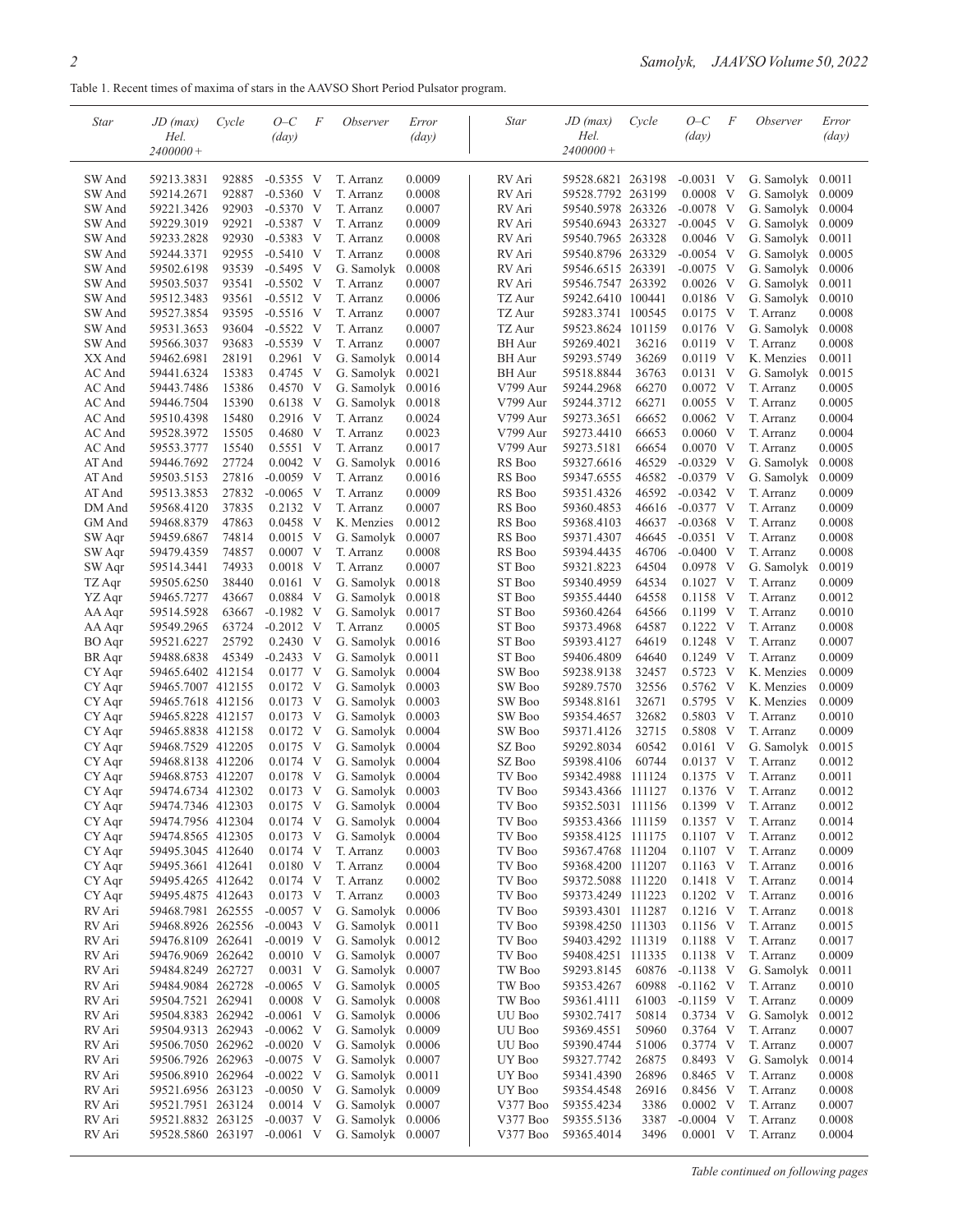## *Samolyk, JAAVSOVolume 50, 2022* **3**

Table 1. Recent times of maxima of stars in the AAVSO Short Period Pulsator program, cont.

| Star               | $JD$ (max)                  | Cycle          | $O-C$                              | F | Observer                                 | Error                 | Star             | $JD$ (max)                                                 | Cycle          | 0–С                                | F | Observer                                 | Error            |
|--------------------|-----------------------------|----------------|------------------------------------|---|------------------------------------------|-----------------------|------------------|------------------------------------------------------------|----------------|------------------------------------|---|------------------------------------------|------------------|
|                    | Hel.<br>$2400000+$          |                | $\left(\frac{day}{y}\right)$       |   |                                          | $\langle day \rangle$ |                  | Hel.<br>$2400000+$                                         |                | $\langle day \rangle$              |   |                                          | $\frac{day}{)}$  |
|                    |                             |                |                                    |   |                                          |                       |                  |                                                            |                |                                    |   |                                          |                  |
| V377 Boo<br>UY Cam | 59365.4922<br>59238.7119    | 3497<br>88651  | $0.0003$ V<br>$-0.0976$ V          |   | T. Arranz<br>K. Menzies                  | 0.0005<br>0.0041      |                  | V2416 Cyg 59370.7461 103027<br>V2416 Cyg 59370.8032 103028 |                | $-0.0002$ V<br>$0.0010$ V          |   | G. Samolyk $0.0018$<br>G. Samolyk 0.0014 |                  |
| UY Cam             | 59287.5810                  | 88834          | $-0.0972$ V                        |   | K. Menzies                               | 0.0095                |                  | V2416 Cyg 59370.8604 103029                                |                | $0.0024$ V                         |   | G. Samolyk $0.0016$                      |                  |
| UY Cam             | 59518.8422                  | 89700          | $-0.0947$ V                        |   | G. Samolyk                               | 0.0025                |                  | V2416 Cyg 59397.6272 103508                                |                | $-0.0020$ V                        |   | G. Samolyk 0.0015                        |                  |
| UY Cam             | 59526.8563                  | 89730          | $-0.0919$ V                        |   | G. Samolyk $0.0029$                      |                       |                  | V2416 Cyg 59397.6836 103509                                |                | $-0.0015$ V                        |   | G. Samolyk $0.0015$                      |                  |
| V355 Cam           | 59266.2641                  | 35130          | $0.0335$ V                         |   | A. Beck                                  | 0.0028                |                  | V2416 Cyg 59397.7408 103510                                |                | $-0.0002$ V                        |   | G. Samolyk 0.0016                        |                  |
|                    | V355 Cam 59266.2681         | 35130          | $0.0375$ I                         |   | A. Beck                                  | 0.0017                |                  | V2416 Cyg 59397.8525 103512                                |                | $-0.0002$ V                        |   | G. Samolyk 0.0018                        |                  |
|                    | V355 Cam 59266.4821         | 35131          | $0.0330 \, \text{V}$               |   | A. Beck                                  | 0.0052                |                  | V2416 Cyg 59440.6086 104277                                |                | $0.0002 \quad V$                   |   | G. Samolyk 0.0012                        |                  |
| V355 Cam           | 59266.4877                  | 35131          | $0.0386$ I                         |   | A. Beck                                  | 0.0014                |                  | V2416 Cyg 59440.6623 104278                                |                | $-0.0019$ V                        |   | G. Samolyk 0.0017                        |                  |
| RW Cnc             | 59287.4696                  | 36058          | $0.2541$ V                         |   | T. Arranz                                | 0.0014                |                  | V2416 Cyg 59464.6413 104707                                |                | $0.0004$ V                         |   | K. Menzies                               | 0.0014           |
| RW Cnc<br>TT Cnc   | 59321.3975<br>59289.3925    | 36120<br>34333 | $0.2556$ V<br>$0.1172 \quad V$     |   | T. Arranz<br>T. Arranz                   | 0.0014<br>0.0012      | RW Dra           | V2416 Cyg 59464.6981 104708<br>59317.7816                  | 45020          | $0.0014$ V<br>$0.2673$ V           |   | K. Menzies<br>G. Samolyk 0.0016          | 0.0014           |
| TT Cnc             | 59537.8945                  | 34774          | 0.1381 V                           |   | G. Samolyk $0.0011$                      |                       | RW Dra           | 59376.7255                                                 | 45153          | 0.3032 V                           |   | G. Samolyk 0.0017                        |                  |
| RV Cap             | 59414.8275                  | 57023          | $-0.1412$ V                        |   | G. Samolyk $0.0007$                      |                       | RW Dra           | 59400.6153                                                 | 45207          | $0.2755$ V                         |   | T. Arranz                                | 0.0012           |
| RV Cap             | 59476.6101                  | 57161          | $-0.1473$ V                        |   | G. Samolyk $0.0011$                      |                       | RW Dra           | 59402.3860                                                 | 45211          | $0.2745$ V                         |   | T. Arranz                                | 0.0015           |
| V876 Cep           | 59469.5710                  | 46116          | $-0.0508$ V                        |   | T. Arranz                                | 0.0014                | RW Dra           | 59408.6071                                                 | 45225          | $0.2948$ V                         |   | T. Arranz                                | 0.0010           |
| RR Cet             | 59466.8549                  | 47530          | $0.0234$ V                         |   | G. Samolyk 0.0012                        |                       | RW Dra           | 59409.4965                                                 | 45227          | 0.2983 V                           |   | T. Arranz                                | 0.0009           |
| RR Cet             | 59502.7989                  | 47595          | $0.0206$ V                         |   | G. Samolyk $0.0013$                      |                       | RW Dra           | 59413.4925                                                 | 45236          | 0.3081 V                           |   | T. Arranz                                | 0.0009           |
| RV Cet             | 59555.6492                  | 32791          | 0.2784 V                           |   | G. Samolyk 0.0015                        |                       | RW Dra           | 59417.4824                                                 | 45245          | 0.3117 V                           |   | T. Arranz                                | 0.0007           |
| TY Cet             | 59504.7982                  | 24956          | $0.0001$ V                         |   | G. Samolyk $0.0033$                      |                       | XZ Dra           | 59364.7320                                                 | 36593          | $-0.0967$ V                        |   | G. Samolyk                               | 0.0011           |
| UU Cet             | 59560.5206                  | 30280          | $-0.1881$ V                        |   | G. Samolyk $0.0019$                      |                       | XZ Dra           | 59429.5423                                                 | 36729          | $-0.0900$ V                        |   | T. Arranz                                | 0.0011           |
| S Com<br>VY CrB    | 58942.6649<br>59468.5766    | 31177<br>38216 | $-0.1982$ V                        |   | $-0.1144$ TG G. Conrad<br>K. Menzies     | 0.0017<br>0.0009      | XZ Dra<br>XZ Dra | 59442.4038<br>59450.4990                                   | 36756<br>36773 | $-0.0939$ V<br>$-0.0992$ V         |   | T. Arranz<br>T. Arranz                   | 0.0008<br>0.0008 |
| XX Cyg             | 59334.6622 110327           |                | $0.0044$ V                         |   | G. Samolyk 0.0005                        |                       | XZ Dra           | 59451.4520                                                 | 36775          | $-0.0992$ V                        |   | T. Arranz                                | 0.0009           |
| XX Cyg             | 59370.6718 110594           |                | $0.0050$ V                         |   | G. Samolyk $0.0005$                      |                       | XZ Dra           | 59461.4606                                                 | 36796          | $-0.0970$ V                        |   | T. Arranz                                | 0.0005           |
| XX Cyg             | 59370.8062 110595           |                | $0.0045$ V                         |   | G. Samolyk $0.0005$                      |                       | XZ Dra           | 59462.4158                                                 | 36798          | $-0.0948$ V                        |   | T. Arranz                                | 0.0009           |
| XX Cyg             | 59397.6444 110794           |                | $0.0046$ V                         |   | G. Samolyk 0.0005                        |                       | XZ Dra           | 59494.3359                                                 | 36865          | $-0.1000$ V                        |   | T. Arranz                                | 0.0009           |
| XX Cyg             | 59397.7795 110795           |                | $0.0048$ V                         |   | G. Samolyk $0.0008$                      |                       | SV Eri           | 59506.8396                                                 | 33558          | 1.1510 V                           |   | G. Samolyk $0.0019$                      |                  |
| XX Cyg             | 59440.6666                  | 111113         | $0.0048$ V                         |   | G. Samolyk 0.0006                        |                       | RR Gem           | 59247.7992                                                 | 45031          | $-0.6994$ V                        |   | G. Samolyk                               | 0.0008           |
| XX Cyg             | 59464.6726                  | 111291         | $0.0048$ V                         |   | K. Menzies $0.0004$                      |                       | RR Gem           | 59248.5938                                                 | 45033          | $-0.6994$ V                        |   | G. Samolyk                               | 0.0007           |
| XZ Cyg             | 59352.7363                  | 32636          | $-2.9249$ V                        |   | G. Samolyk $0.0011$                      |                       | RR Gem           | 59288.3276                                                 | 45133          | $-0.6967$ V                        |   | T. Arranz                                | 0.0007           |
| XZ Cyg             | 59366.7261                  | 32666          | $-2.9361$ V                        |   | G. Samolyk 0.0012                        |                       | RR Gem           | 59299.4456                                                 | 45161          | $-0.7034$ V                        |   | T. Arranz                                | 0.0007           |
| XZ Cyg<br>XZ Cyg   | 59381.6578<br>59409.6599    | 32698<br>32758 | $-2.9388$ V<br>$-2.9387$ V         |   | G. Samolyk $0.0009$<br>G. Samolyk 0.0009 |                       | RR Gem<br>RR Gem | 59311.3678                                                 | 45191<br>45716 | $-0.7005$ V<br>$-0.7092$ V         |   | T. Arranz<br>G. Samolyk 0.0008           | 0.0007           |
| XZ Cyg             | 59414.7922                  | 32769          | $-2.9401$ V                        |   | G. Samolyk $0.0012$                      |                       | TW Her           | 59519.9472<br>59303.8271                                   | 94491          | $-0.0203$ V                        |   | K. Menzies                               | 0.0008           |
| XZ Cyg             | 59421.7860                  | 32784          | $-2.9468$ V                        |   | G. Samolyk $0.0009$                      |                       | TW Her           | 59371.7589                                                 | 94661          | $-0.0205$ V                        |   | G. Samolyk                               | 0.0006           |
| XZ Cyg             | 59428.7844                  | 32799          | $-2.9489$ V                        |   | G. Samolyk 0.0012                        |                       | TW Her           | 59383.7471                                                 | 94691          | $-0.0203$ V                        |   | K. Menzies                               | 0.0006           |
| XZ Cyg             | 59433.4504                  | 32809          | $-2.9499$ V                        |   | T. Arranz                                | 0.0006                | TW Her           | 59400.5294                                                 | 94733          | $-0.0213$ V                        |   | T. Arranz                                | 0.0006           |
| XZ Cyg             | 59440.4539                  | 32824          | $-2.9469$ V                        |   | T. Arranz                                | 0.0006                | TW Her           | 59402.5287                                                 | 94738          | $-0.0200$ V                        |   | T. Arranz                                | 0.0002           |
| XZ Cyg             | 59442.7900                  | 32829          | $-2.9443$ V                        |   | G. Samolyk $0.0014$                      |                       | VX Her           | 59346.8585                                                 | 82562          | $-0.1150$ V                        |   | G. Samolyk $0.0011$                      |                  |
| XZ Cyg             | 59443.7183                  | 32831          | -2.9494 V                          |   | G. Samolyk $0.0012$                      |                       | VX Her           | 59378.7339                                                 | 82632          | $-0.1157$ V                        |   | G. Samolyk 0.0009                        |                  |
| XZ Cyg             | 59444.6534                  |                | 32833 -2.9477 V                    |   | G. Samolyk $0.0012$                      |                       | VX Her           | 59399.6817                                                 | 82678          | $-0.1150$ V                        |   | G. Samolyk 0.0011                        |                  |
| XZ Cyg             | 59446.5231                  |                |                                    |   | 32837 -2.9448 V T. Arranz                | 0.0009                | VX Her           | 59412.4296                                                 |                |                                    |   | 82706 -0.1176 V T. Arranz                | 0.0006           |
| XZ Cyg<br>XZ Cyg   | 59448.3867<br>59461.4553    |                | 32841 -2.9480 V<br>32869 -2.9470 V |   | T. Arranz<br>T. Arranz                   | 0.0007<br>0.0006      | VZ Her<br>VZ Her | 59348.7540<br>59381.7793                                   | 51234<br>51309 | $0.0969$ V<br>$0.0976$ V           |   | G. Samolyk 0.0008<br>G. Samolyk $0.0008$ |                  |
| XZ Cyg             | 59462.3881                  |                | 32871 -2.9476 V                    |   | T. Arranz                                | 0.0005                | AR Her           | 59321.7801                                                 | 38016          | $-1.1513$ V                        |   | G. Samolyk 0.0009                        |                  |
| XZ Cyg             | 59469.3839                  |                | 32886 -2.9523 V                    |   | T. Arranz                                | 0.0005                | AR Her           | 59327.8726                                                 |                | 38029 -1.1692 V                    |   | G. Samolyk 0.0012                        |                  |
| XZ Cyg             | 59476.3787                  |                | 32901 -2.9580 V                    |   | T. Arranz                                | 0.0006                | AR Her           | 59346.6990                                                 |                | 38069 -1.1439 V                    |   | G. Samolyk 0.0011                        |                  |
| XZ Cyg             | 59512.3145                  | 32978          | $-2.9581$ V                        |   | T. Arranz                                | 0.0005                | AR Her           | 59352.8080                                                 |                | 38082 -1.1453 V                    |   | G. Samolyk 0.0012                        |                  |
| XZ Cyg             | 59526.3089                  |                | 33008 -2.9647 V                    |   | T. Arranz                                | 0.0007                | AR Her           | 59368.7402                                                 |                | 38116 -1.1940 V                    |   | G. Samolyk 0.0011                        |                  |
| XZ Cyg             | 59540.2953                  | 33038          | -2.9793 V                          |   | T. Arranz                                | 0.0006                | AR Her           | 59375.8323                                                 |                | 38131 -1.1524 V                    |   | G. Samolyk 0.0018                        |                  |
| DM Cyg             | 59366.8291                  | 39976          | $0.0997$ V                         |   | G. Samolyk 0.0009                        |                       | AR Her           | 59382.8798                                                 |                | 38146 -1.1553 V                    |   | G. Samolyk 0.0015                        |                  |
| DM Cyg             | 59382.7853                  | 40014          | $0.1013$ V                         |   | G. Samolyk $0.0009$                      |                       | AR Her           | 59389.4466                                                 |                | 38160 -1.1689 V                    |   | T. Arranz                                | 0.0007           |
| DM Cyg             | 59429.8100                  | 40126          | $0.1016$ V                         |   | G. Samolyk                               | 0.0014                | AR Her           | 59390.3836                                                 |                | 38162 -1.1719 V                    |   | T. Arranz                                | 0.0008           |
| DM Cyg<br>DM Cyg   | 59432.7502<br>59463.3991    | 40133<br>40206 | $0.1019$ V                         |   | 0.1028 TG G. Conrad<br>T. Arranz         | 0.0015<br>0.0009      | AR Her<br>AR Her | 59397.4142<br>59403.5189                                   |                | 38177 -1.1918 V<br>38190 -1.1974 V |   | T. Arranz<br>T. Arranz                   | 0.0011<br>0.0014 |
| DM Cyg             | 59486.4924                  | 40261          | $0.1029$ V                         |   | T. Arranz                                | 0.0008                | AR Her           | 59404.4808                                                 |                | 38192 -1.1756 V                    |   | T. Arranz                                | 0.0013           |
| DM Cyg             | 59492.3678                  | 40275          | $0.1003 \text{ V}$                 |   | T. Arranz                                | 0.0009                | AR Her           | 59405.4351                                                 |                | 38194 -1.1613 V                    |   | T. Arranz                                | 0.0016           |
| DM Cyg             | 59510.4251                  | 40318          | $0.1036$ V                         |   | T. Arranz                                | 0.0009                | AR Her           | 59409.6881                                                 | 38203          | $-1.1386$ V                        |   | G. Samolyk 0.0016                        |                  |
| DM Cyg             | 59513.3619                  | 40325          | $0.1014$ V                         |   | T. Arranz                                | 0.0008                | AR Her           | 59413.4306                                                 | 38211          | $-1.1563$ V                        |   | T. Arranz                                | 0.0009           |
| DM Cyg             | 59529.3189                  | 40363          | $0.1037$ V                         |   | T. Arranz                                | 0.0008                | DL Her           | 59346.7603                                                 | 35729          | $0.0603$ V                         |   | K. Menzies                               | 0.0011           |
| DM Cyg             | 59537.2964                  | 40382          | $0.1039$ V                         |   | T. Arranz                                | 0.0008                | DL Her           | 59399.4231                                                 | 35818          | $0.0682$ V                         |   | T. Arranz                                | 0.0013           |
|                    | V2416 Cyg 59334.7008 102382 |                | $0.0034$ V                         |   | G. Samolyk $0.0015$                      |                       | DY Her           | 59294.9142 173957                                          |                | $-0.0366$ V                        |   | G. Samolyk $0.0006$                      |                  |
|                    | V2416 Cyg 59370.6340 103025 |                | $-0.0004$ V                        |   | G. Samolyk $0.0018$                      |                       | DY Her           | 59347.8265 174313                                          |                | $-0.0370$ V                        |   | G. Samolyk 0.0005                        |                  |
|                    | V2416 Cyg 59370.6913 103026 |                | $0.0010$ V                         |   | G. Samolyk 0.0014                        |                       | DY Her           | 59357.7847 174380 -0.0371 V                                |                |                                    |   | G. Samolyk 0.0004                        |                  |